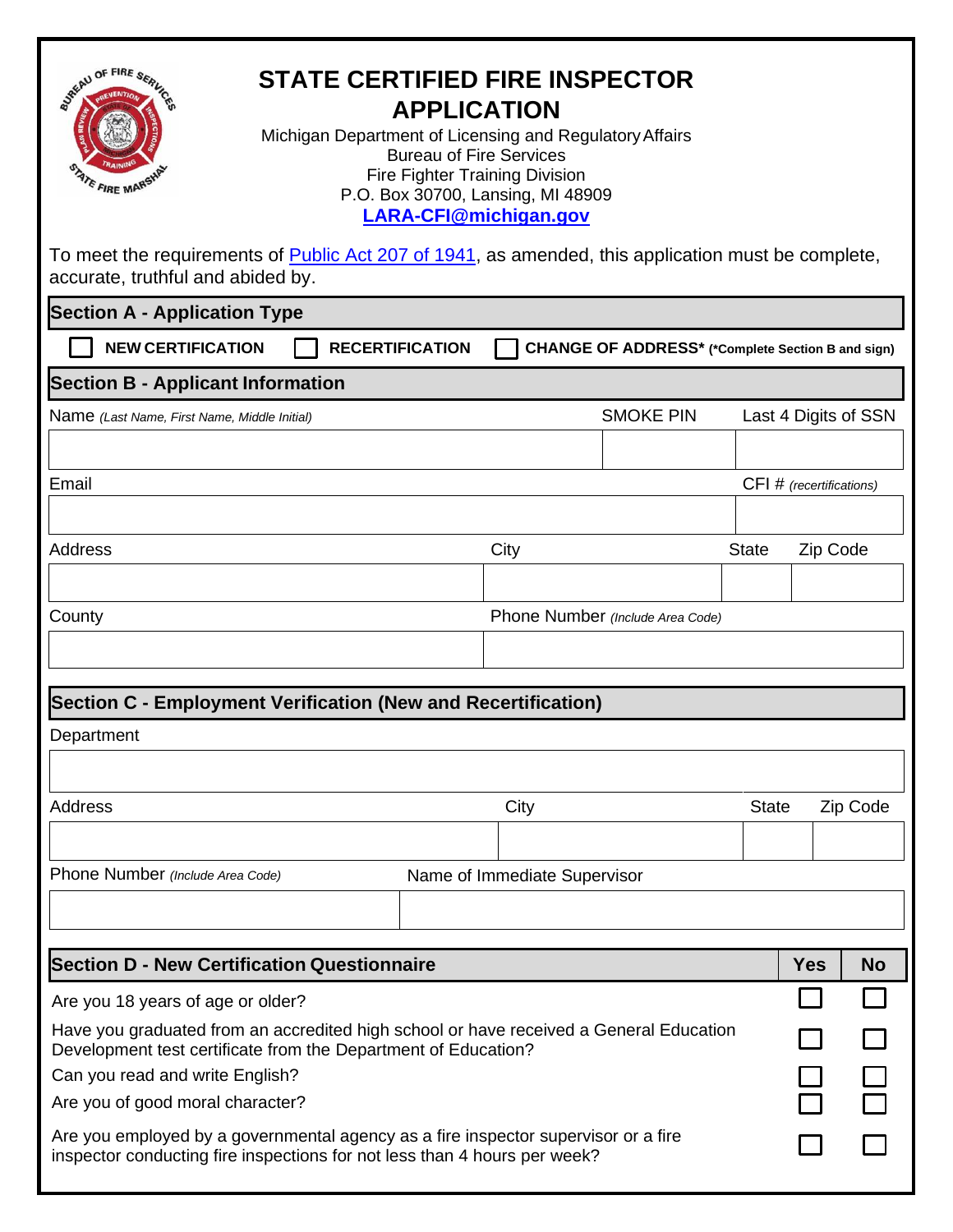| <b>Section D - New Certification Questionnaire (Cont.)</b>                                                                                                                                                                                                                                                                                                                                                                                                                                                                                                                                                                                                                                                                                                                                                                                                                                                                                                                                        | <b>Yes</b> | <b>No</b> |  |  |  |  |
|---------------------------------------------------------------------------------------------------------------------------------------------------------------------------------------------------------------------------------------------------------------------------------------------------------------------------------------------------------------------------------------------------------------------------------------------------------------------------------------------------------------------------------------------------------------------------------------------------------------------------------------------------------------------------------------------------------------------------------------------------------------------------------------------------------------------------------------------------------------------------------------------------------------------------------------------------------------------------------------------------|------------|-----------|--|--|--|--|
| Do you hold an NFPA Fire Inspector I, Pro Board®, or IFSAC Fire Inspector I certification,<br>meeting NFPA 1031 requirements, as determined by the Bureau of Fire Services in consultation<br>with the State Fire Safety Board?                                                                                                                                                                                                                                                                                                                                                                                                                                                                                                                                                                                                                                                                                                                                                                   |            |           |  |  |  |  |
| (NOTE: If providing ProBoard® or IFSAC Fire Inspector I Certificate, you must submit a BFS-258 Request for Reciprocity Form<br>prior to seeking certification for CFI.)                                                                                                                                                                                                                                                                                                                                                                                                                                                                                                                                                                                                                                                                                                                                                                                                                           |            |           |  |  |  |  |
| Provide your NFPA Fire Inspector I Certification Number:<br>(Please also attach a copy of your NFPA Fire Inspector I Certificate)                                                                                                                                                                                                                                                                                                                                                                                                                                                                                                                                                                                                                                                                                                                                                                                                                                                                 |            |           |  |  |  |  |
| <b>Section E - CFI Recertification CE Record</b>                                                                                                                                                                                                                                                                                                                                                                                                                                                                                                                                                                                                                                                                                                                                                                                                                                                                                                                                                  |            |           |  |  |  |  |
| I understand, and have met or complied with, the following requirements pursuant to CE Recertification:<br>During the three-year period of my certification, I must complete a minimum of 10 continuing<br>education points per year and not less than 60 points as outlined in the Bureau of Fire Services, Fire<br><b>Inspector Certification Rules, R29.506.</b><br>I will furnish documentation of education, experience, and training upon request of the Bureau of Fire<br>Services.<br>I will complete and submit an application for recertification to the Bureau of Fire Services within 60<br>days prior to expiration of the three-year certification period.                                                                                                                                                                                                                                                                                                                          |            |           |  |  |  |  |
| <b>Section F - Lapsed CFI Recertification</b>                                                                                                                                                                                                                                                                                                                                                                                                                                                                                                                                                                                                                                                                                                                                                                                                                                                                                                                                                     |            |           |  |  |  |  |
| My certification has lapsed for not more than six (6) years and therefore is considered inactive.<br>To be recertified, I am submitting all continuing education points since the expiration date of the<br>certification. I am submitting one (1) or two (2) complete continuing education cycles, rounded up.<br>Note: Certifications lapsed for more than six (6) years shall not be recertified. Applicants must<br>Ξ<br>successfully meet the NFPA 1031 requirements again.<br><b>Section G - Applicant Certification and Attestation</b>                                                                                                                                                                                                                                                                                                                                                                                                                                                    |            |           |  |  |  |  |
| I hereby certify the information contained in this application is complete, accurate, truthful and to be abided by. I attest I<br>have not been convicted of a misdemeanor or felony. If convicted of a post-certification misdemeanor or felony I will<br>immediately report such to the Bureau of Fire Services. In signing this application, I further grant the bureau permission to<br>perform a criminal background check, at the bureau's expense. I further attest that I am in full compliance with the<br>certification/recertification requirements of Public Act 207 of 1941 and the Fire Inspector Certification Rules. I further<br>recognize that a misdemeanor or felony conviction may be presented to the bureau for determination if it is of a nature<br>that may reasonably interfere with the performance of an inspector's duties. I am aware that a false statement or<br>dishonest answer may be grounds for denial of my application or revocation of my certification. |            |           |  |  |  |  |
| Signature of Applicant<br>Date                                                                                                                                                                                                                                                                                                                                                                                                                                                                                                                                                                                                                                                                                                                                                                                                                                                                                                                                                                    |            |           |  |  |  |  |
| Submit the completed application to <b>LARA-CFI@michigan.gov</b> . Questions may be directed to:                                                                                                                                                                                                                                                                                                                                                                                                                                                                                                                                                                                                                                                                                                                                                                                                                                                                                                  |            |           |  |  |  |  |
| Andrea Keown<br><b>Department Technician</b><br>Phone: (517) 335-3539<br>Email: keowna@michigan.gov                                                                                                                                                                                                                                                                                                                                                                                                                                                                                                                                                                                                                                                                                                                                                                                                                                                                                               |            |           |  |  |  |  |
| The Department of Licensing and Regulatory Affairs will not discriminate against any individual or group because of race, sex, religion,<br>age, national origin, color, marital status, disability or political beliefs. If you need help with reading, hearing, etc., under the Americans<br>with Disabilities Act, you may make your needs known to this agency.                                                                                                                                                                                                                                                                                                                                                                                                                                                                                                                                                                                                                               |            |           |  |  |  |  |